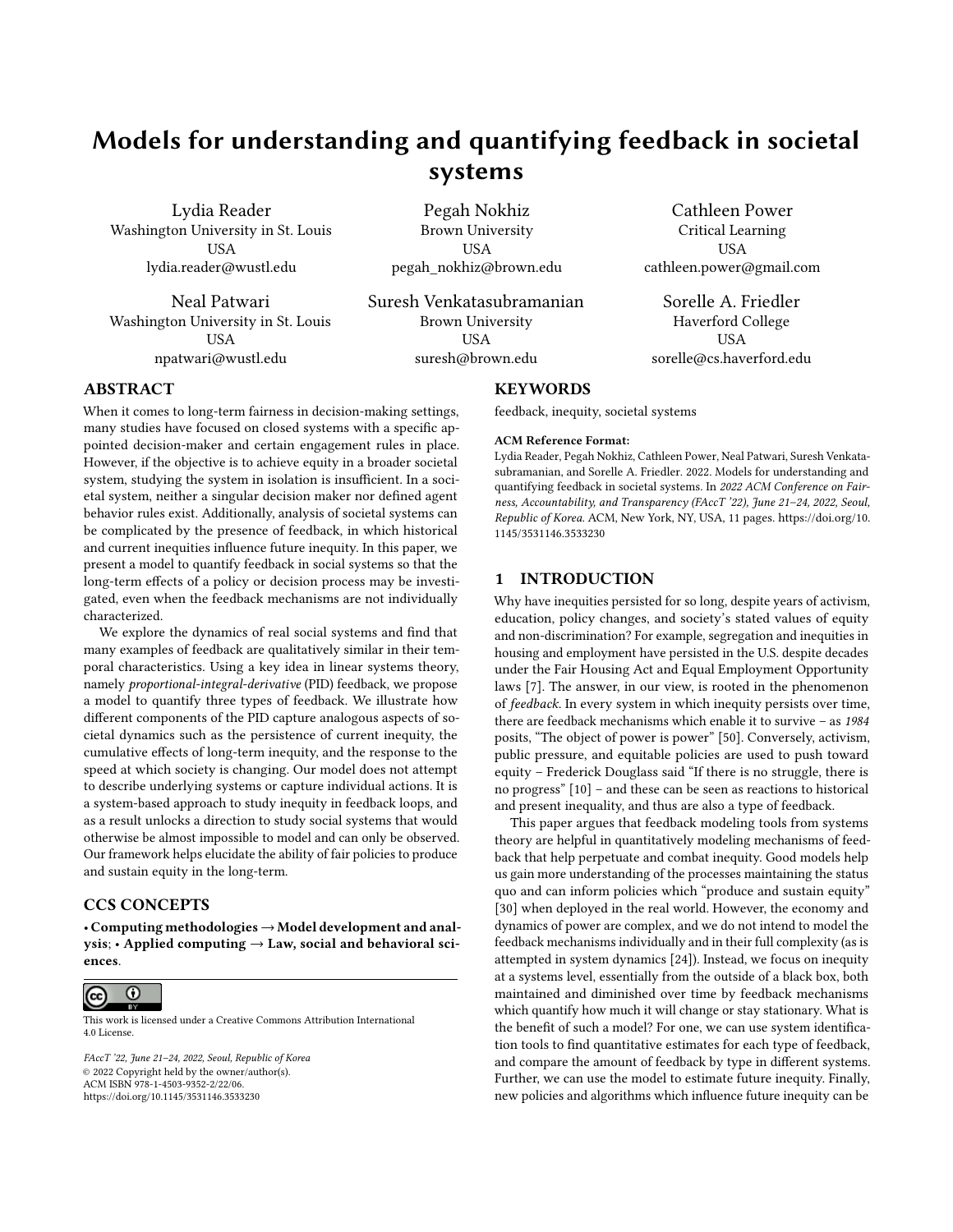modeled as having feedback mechanisms which operate in parallel with those in society and their impact on equity estimated.

One of the most extensively studied feedback systems in systems theory is the PID framework [\[31\]](#page-10-4), consisting of proportional, integral and derivative forms of feedback. In this paper, we use the PID framework purely as a descriptive tool, and not as a controller as is common in systems theory. We argue in this paper with extensive examples and a formal analysis that this simple framework for feedback captures a wide variety of societal feedback mechanisms. The framework itself is simple – requiring only a few parameters – and this simplicity is both a value in our ability to interpret what model parameters are telling us about the system, and situates in a favorable place in the tradeoff between model complexity and the need for large amounts of training data. Since society changes over time, it is useful to have a model whose parameters can be accurately estimated with as little history as possible.

Feedback is not merely a systemic response to how a system evolves over time. In societal settings, policies and interventions form another form of feedback. When new algorithms operate in parallel with societal mechanisms, as depicted in Figure [1,](#page-1-0) we can model their combined impact and forecast how they impact our trajectory towards equity.

<span id="page-1-0"></span>

Figure 1: Current societal systems have feedback mechanisms which make group inequities persist over time. New policies & algorithms can have feedback mechanisms that act in parallel, altering the inequity over time.

An Example: Gender Pay Gaps. The pay gap between men and women is the result of a complex system, impacted by cultural gender roles, biases in the workplace, occupational segregation, and more [\[2\]](#page-9-2). While the gender pay gap in the U.S. has reduced over the past 50 years, progress has slowed in recent decades [\[13\]](#page-9-3). We note three aspects of the pay gap. First, the current state of inequity is reported on and publicised every year as the pay that an average full-time working woman earns per dollar compared to the average full-time working  $\text{man}^1$  $\text{man}^1$ . Next, there is a long-term historical inequity, proportional to the sum of this ratio over time, which is the gap in earnings over the lifetime of an average woman retiring today. Finally, there is the short-term change, the change-over-year in the inequity ratio, that represents how fast or slow we are moving towards equity as a society based on this statistic. We refer to these three aspects of the pay gap as the proportional (current state), integral (historical or long-term), and derivative (change). We can identify policies that provide feedback proportional to each term. For example, the salary history question on job applications contributes to keep future salaries (and inequity) close to current salaries and inequity [\[1\]](#page-9-4), and thus is a proportional feedback mechanism. Gendered career roles are built over time – you are less likely to pursue a career if you don't see many people like you in that career – which is related to the inequity over a lifetime of people who entered that field. We thus see this as an integral mechanism. However, as women enter at higher rates into a profession previously dominated by men, the wages in that profession decrease [\[32\]](#page-10-5). Further, reactionary political movements use people's resentments about lost privilege to gain power and reverse policies that helped to reduce the gap [\[41\]](#page-10-6). We can see these as derivative mechanisms because the more progress towards equity that is made, the more each effect increases pay inequity.

#### 1.1 Our Contributions.

We can summarize the contributions of this paper as follows.

- We present a method for modeling feedback in societal systems based on the PID framework from (linear) systems theory.
- We demonstrate with an extensive list of examples the ways in which the PID framework effectively captures real-world examples of moves toward (and away from) equity.
- We demonstrate the working of this model using three case studies involving historical and persistent inequity.
- We demonstrate how the model can be used to evaluate the effects of policy shifts and interventions.

# 2 TYPOLOGY OF FEEDBACK IN SYSTEMS OF INEQUITY

We list 19 specific examples of feedback mechanisms in Table [1](#page-2-0) which either maintain society's inequity or help to reduce inequity over time. We consider well-publicized inequities in education, employment, criminal justice, political representation, housing, and income. Although many more mechanisms exist, we attempt to give examples that describe a variety of feedback types. In particular, we posit in the rightmost column how next year's inequity is related to current and past inequity:

- Proportional: future inequity is a function of current inequity (rows 1-6),
- Integral: future inequity is a function of a sum of historical inequity (rows 5-15), or
- Derivative: future inequity is a function of the current change in (slope of) inequity (rows 4 and 15-19).

We note that future inequity due to one mechanism can be a function of multiple feedback types. We also note that feedback mechanisms are from different sources, including government policies (rows 5, 7, 11, 18), organization policies (rows 8, 9, 10, 17), laws (rows 2, 14, 19), algorithmic decision system (rows 5, 10, 11, 13), economic rule (rows 7, 12), activism (rows 3, 6), or human psychology (rows 4, 9, 15, 16).

While our analysis of patterns of feedback is systemic and "in the aggregate", we note that the impetus to resist change, or even to adopt particular modes of change that may be ineffective, are often

<span id="page-1-1"></span><sup>1</sup><https://www.aauw.org/resources/article/equal-pay-day-calendar/>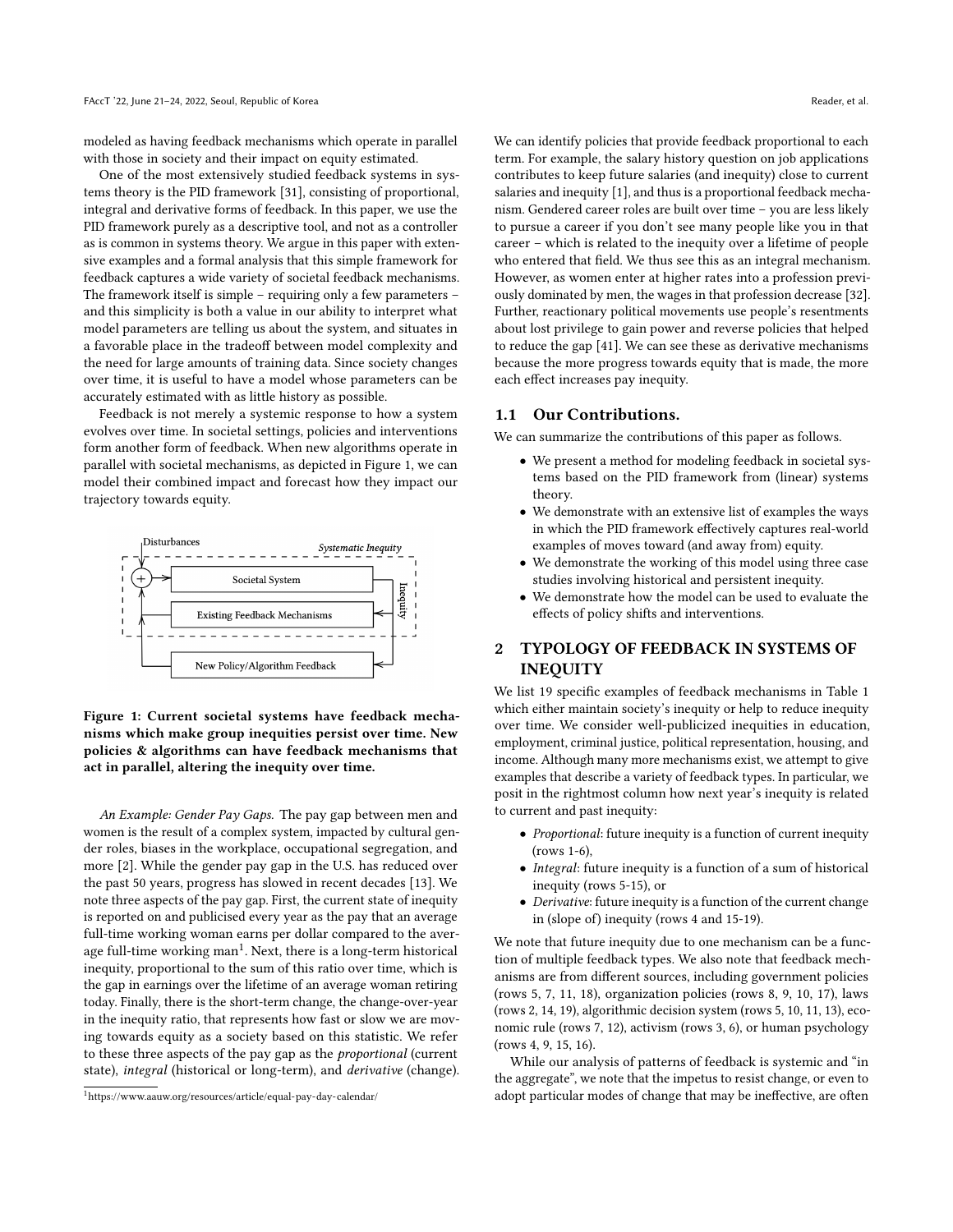# <span id="page-2-0"></span>Table 1: Policies, algorithms, laws, and activism provide feedback in multiple societal systems which exhibit inequities, both to maintain and push back against oppression over time.

| #                | System              | Description                                                                                                                                                                                                 |      | <b>Equity? Mechanism</b>    |
|------------------|---------------------|-------------------------------------------------------------------------------------------------------------------------------------------------------------------------------------------------------------|------|-----------------------------|
| $\mathbf{1}$     |                     | Education Edu. software is fed unequal student data from oppressive educational contexts;<br>tracking and 'at-risk' labelling keeps students stuck in their current track [37].                             | Anti | Proportional                |
| $\boldsymbol{2}$ | Employ-<br>ment     | The US EEOC 4/5 rule allows legal remedy if, in part, the policy exhibits >20%<br>disparity in hiring within a protected group.                                                                             | Pro  | Proportional                |
| 3                | Surveil-<br>lance   | Publicity about large inequities in facial recognition by race and gender led to<br>reduced disparities from targeted products [52]                                                                         | Pro  | Proportional                |
| 4                | Income,<br>Wealth   | Support for progressive tax policy change can <i>decrease</i> when observing inequity,<br>(e.g., from observing an unhoused person [55]) due to belief in a just world.                                     | Anti | Proportional,<br>Derivative |
| 5                | Criminal<br>Justice | Since denying parole increases the rate of re-offending after release [65], the<br>current & past racial inequity in parole leads to future inequity in re-offense.                                         | Anti | Proportional,<br>Integral   |
| 6                | Criminal<br>Justice | The #BlackLivesMatter movement was spurred both by specific incidents of<br>violence and long-term systemic violence against Black people [58, 61].                                                         | Pro  | Proportional,<br>Integral   |
| 7                | Housing,<br>Wealth  | The effects of discriminatory housing policies accumulate over time via lower<br>property value growth in Black and Latinx neighborhoods, which also leads to<br>mortgages with worse terms.                | Anti | Integral                    |
| 8                | Higher<br>Ed        | Inequity of people admitted to college today will have an effect decades into<br>the future via legacy admits [9].                                                                                          | Anti | Integral                    |
| 9                | Employ-<br>ment     | Discrimination in a profession over decades means that there are few examples<br>of a minoritized group in that profession, which then makes members of that<br>group feel less welcome in that profession. | Anti | Integral                    |
| 10               | Employ-<br>ment     | Automated hiring models use data from the history of past hires, thus may<br>learn to repeat past discrimination [4].                                                                                       | Anti | Integral                    |
| 11               | Criminal<br>Justice | Future police allocation to an area, and thus future discovered "incidents", is<br>proportional to the cumulative history of incident reports [14].                                                         | Anti | Integral                    |
| 12               | Income,<br>Wealth   | Excess income (above consumption) adds to wealth in a cumulative sum over<br>time, & earns money on itself (the gross rate of return on wealth) [36].                                                       | Anti | Integral                    |
| 13               | Health<br>Care      | Algorithms that allocate medical resources to reduce costs assign fewer re-<br>sources to racial groups who historically received unequal treatment [48].                                                   | Anti | Integral                    |
| 14               | Income              | The Lilly Ledbetter Fair Pay Act of 2009 allows lawsuits for wage discrimination<br>at one's employer over one's entire career.                                                                             | Pro  | Integral                    |
| 15               | Income,<br>Wealth   | Exposure to historical data about rising wealth inequality in the U.S. tends to<br>increase support for redistributive policies [40].                                                                       | Pro  | Integral, De-<br>rivative   |
| 16               | Income              | As women become a higher percentage of a profession, employers reduce pay Anti<br>to that profession and value it less [32].                                                                                |      | Derivative                  |
| 17               | Higher<br>Ed        | The DIF (in SAT future test planning) ensures slow change in race & gender<br>gaps, rather than increasing the use of questions which defy those gaps [56].                                                 | Anti | Derivative                  |
| 18               | Voting<br>Rights    | Politicians can keep their power despite a changing population by redrawing<br>their district boundaries to include people more likely to vote for them.                                                    | Anti | Derivative                  |
| 19               | Voting<br>Rights    | Roberts: Voting inequity exists today but is less than it was in the past, thus<br>protection by the Voting Rights Act is not justified [53].                                                               | Anti | Derivative                  |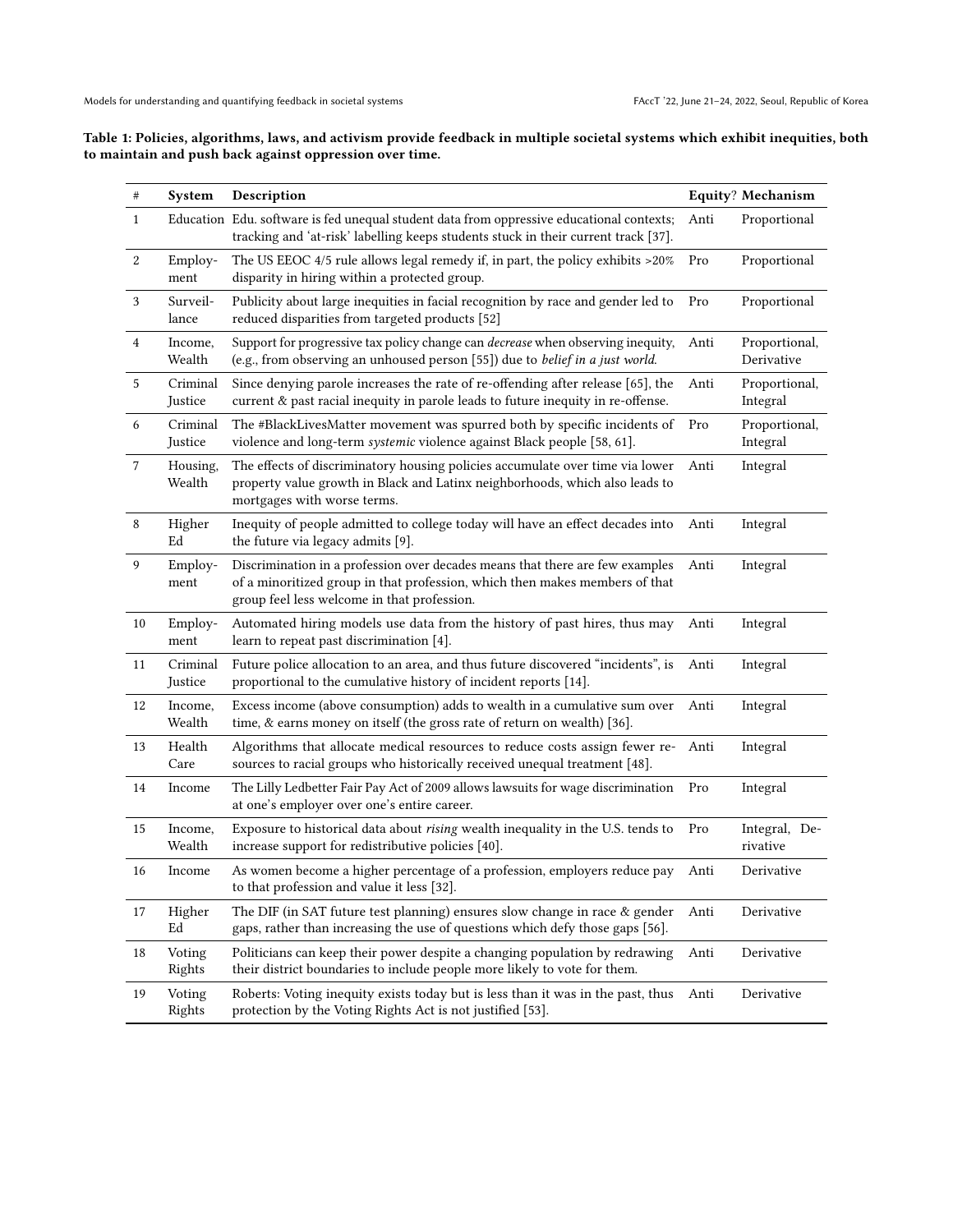rooted in well-studied group dynamics that typically contribute to the derivative element of feedback. These include a) backlash: "The resistance of those in power to attempts to change the status quo is a 'backlash', a reaction by a group declining in a felt sense of power" [\[39\]](#page-10-18); b) reactance: the pushback when people are confronted with threats to their freedom [\[5\]](#page-9-8), including not being allowed to discriminate; and, in the case of racial inequity, c) color-blindedness: "Liberalism's very aspirations to color-blindness & equality – while admirable – can impede its goals, as they prohibit race-conscious attempts to right historical wrongs", i.e., change is slowed by them [\[49\]](#page-10-19).

The purpose of Table [1](#page-2-0) is to provide many examples of systems of inequity which are maintained and challenged in ways that can be modeled with proportional, integral, and derivative feedback. These mechanisms include existing and potential policies and algorithms, but any change in equity induced by their use would be subject to the other feedback mechanisms of that system. This paper provides a simple quantitative model for systemic feedback mechanisms that could be useful in analyzing changes.

Finally, we note what is left out of Table [1.](#page-2-0) There are multiple unpredictable ways in which inequity changes over time, e.g., due to a pandemic. In systems theory, this is called the disturbance or process noise, adding to the feedback as depicted in Figure [1,](#page-1-0) which is distinct from the errors in measuring inequity (which is referred to as measurement noise).

#### <span id="page-3-5"></span>3 DYNAMICAL PID STATE MODEL

We propose a model to quantify proportional, integral, and derivative (PID) feedback mechanisms in systems with inequity. Each PID term is represented as a state variable in the model and is incorporated as feedback on the future state of inequity.

Proportional. Equity is achieved when a societal system produces equal statistics across groups, for example: "racial equity is a state in which race no longer predicts outcomes" [\[15\]](#page-9-9).

We measure inequity at time  $n$  as:

<span id="page-3-0"></span>
$$
x(n) = \frac{\text{outcome measure for people in group A}}{\text{outcome measure for people in group B}} - 1,\qquad(1)
$$

where the "outcome measure" is a societal measure that should be equal across groups if equity is achieved. At equity, the value of  $x(n)$  is 0. We choose the group in the numerator so that  $x(n)$  is historically above 0, so that readers can consistently interpret  $x(n)$ as 'inequity', and work to *reduce*  $x(n)$  to 0 as pro-equity. For example, in 1964, from U.S. Census statistics, 70.7% of white Americans (which we set as group A) voted, and 58.5% of Black Americans (group B) voted [\[63\]](#page-10-20), for a ratio of 1.209 and thus  $x(n) = 0.209$ . Our choice to subtract 1 in [\(1\)](#page-3-0) is to ensure that minimizing  $|x(n)|$  is a desirable goal.

Integral. The cumulative history of inequity is captured by the integral term,  $\sigma(n)$ . We choose to weigh the most recent history more heavily than the distant history by using an autoregressive filter. Then, the cumulative inequity at time  $n$  is given by:

$$
\sigma(n) = x(n-1) + \alpha \cdot \sigma(n-1)
$$
\nwith  $0 < \alpha < 1$ \n
$$
(2)
$$

The filter has an infinite impulse response, meaning weights in the cumulative sum will never be completely reduced to zero, but

are instead proportional to a factor of  $\alpha^n$  at time *n*. We discuss  $\alpha$ <br>further in Section 3.1 further in Section [3.1.](#page-4-0)

Derivative. The derivative term at time  $n$  is the difference in inequity at time *n* and inequity at time  $n - 1$ :

$$
\dot{x}(n) = x(n) - x(n-1)
$$
 (3)

<span id="page-3-1"></span>

Figure 2: A feedback model on a system with inequity  $x(n)$ , in which the feedback is linear in  $x(n)$  itself (the proportional term), in its weighted sum  $\sigma(n)$ , and in the derivative  $\dot{x}(n)$ .

State Model We define the state of our model to be the current proportional, integral, and derivative terms at time  $n$ ,  $s(n)$  =  $[x(n), \sigma(n), \dot{x}(n)]^T$ . The PID terms are incorporated as feedback in our model, as shown in Figure 2. our model, as shown in Figure [2.](#page-3-1)

We describe any other changes to the inequity that is not feedback from the system's outputs as part of the disturbance  $w(n)$  =  $[w_0(n), w_1(n), w_2(n)]^T$ . We model the dynamics as linear, that is, a weighted sum of the three PID components of the inequity as well weighted sum of the three PID components of the inequity, as well as the disturbance. While it is possible to include non-linearities in the dynamical equations by including an arbitrary function  $f$ in the loop as shown in Figure [2,](#page-3-1) in this paper, we let  $f(x) = x$  for simplicity.

Then we model the societal feedback as a linear function of these terms:

$$
\mathbf{k}^T \mathbf{s}(n) = k_P x(n) + k_I \sigma(n) + k_D \dot{x}(n),\tag{4}
$$

where  $\mathbf{k} = [kp, k_I, k_D]^T$ , which are the constants which describe<br>how the state evolves. This linear sum  $\mathbf{k}^T \mathbf{s}(n)$  then adds to the how the state evolves. This linear sum,  $k^T s(n)$  then adds to the current state specifically the slope  $\dot{x}(n+1)$  at the next time  $n+1$  is current state, specifically, the slope  $\dot{x}(n + 1)$  at the next time  $n + 1$  is calculated as the current slope  $\dot{x}(n)$  plus this feedback  ${\bf k}^T{\bf s}(n)$  plus some disturbance: some disturbance:

<span id="page-3-2"></span>
$$
\dot{x}(n+1) = \dot{x}(n) + k^{T} s(n) + w_{2}(n),
$$
\n(5)

where  $w_2(n)$  is the slope disturbance. The system also progresses by: 1) adding the current slope into the inequity for the next time, and 2) keeping track of the cumulative inequity by adding the current inequity to  $\sigma(n + 1)$ . These state update equations are thus:

<span id="page-3-3"></span>
$$
x(n + 1) = x(n) + \dot{x}(n) + w_0(n)
$$
  
\n
$$
\sigma(n + 1) = x(n) + \alpha \cdot \sigma(n).
$$
 (6)

These equations [\(5\)](#page-3-2) and [\(6\)](#page-3-3) implement the proportional, integral, and derivative feedback terms as described and justified prior. In short we can write

<span id="page-3-4"></span>
$$
s(n+1) = As(n) + w(n)
$$
 (7)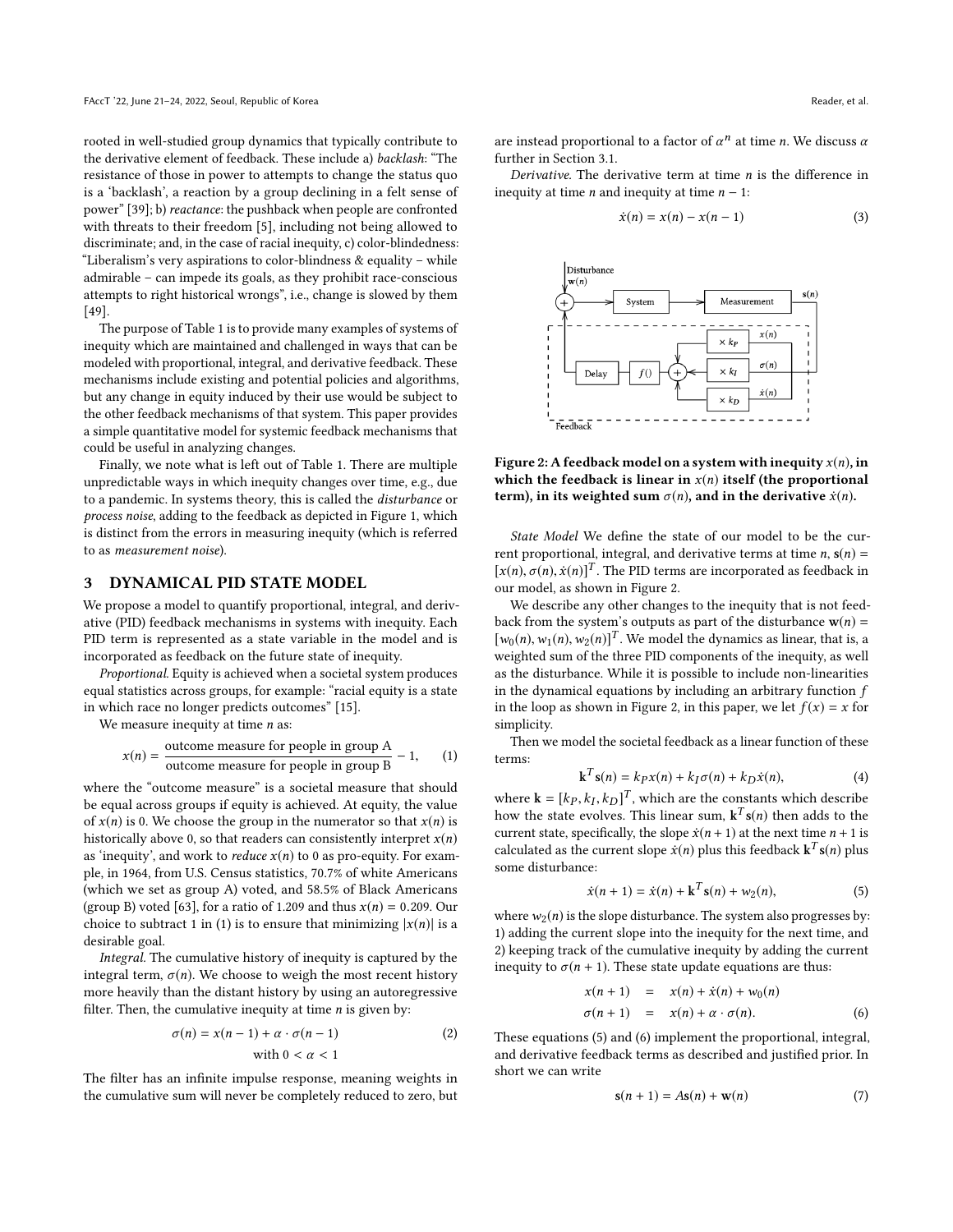Models for understanding and quantifying feedback in societal systems FACCT '22, June 21-24, 2022, Seoul, Republic of Korea

where

<span id="page-4-2"></span>
$$
A = \begin{bmatrix} 1 & 0 & 1 \\ 1 & \alpha & 0 \\ k_P & k_I & k_D + 1 \end{bmatrix}.
$$
 (8)

 $\begin{bmatrix} k_P & k_I & k_D + 1 \end{bmatrix}$ <br>We note that we don't measure all of the state variables at each time, as we only measure directly the inequity  $x(n)$  at each time *n*. Further, we measure only a noisy version of the inequity  $x(n)$ . We assume additive noise. To match the typical notation from linear systems, we write  $s(n)$ .

$$
y(n) = Cs(n) + v(n),
$$
\n(9)

where  $C = [1, 0, 0]$  and  $v(n)$  is the measurement noise at time *n*.

## <span id="page-4-0"></span>3.1 Autoregressive Time Constant Selection

To select a value of the parameter for the autoregressive filter on the integral portion, we choose an appropriate time constant,  $\tau$  and calculate  $\alpha$  as in [\(10\)](#page-4-1).

<span id="page-4-1"></span>
$$
\alpha = e^{-\frac{1}{\tau}} \tag{10}
$$

The selection of  $\tau$  is domain-specific and should be based on a reasonable estimate of the time for the impact of historical inequity to decay. For example, if we want terms in the cumulative sum to decay in 10 years and there is one time step per year,  $\alpha \approx 0.9$ . If we want the terms in the cumulative sum to decay in 100 time steps, then  $\alpha \approx 0.99$ .

#### 3.2 Model Parameter Estimation

Given the dynamic model in [\(7\)](#page-3-4) and a set of longitudinal data for  $\{y(n)\}_n$ , we want to estimate what parameters of the model are associated with its temporal dynamics. As stated, there is noise in the measurement, and there are disturbances that contribute to the state that are not explained by the PID feedback model. How do we select values for the parameters  $k$  and  $\alpha$  from a longitudinal data set?

We provide one method here. Some systems identification methods estimate the entire update matrix A from [\(8\)](#page-4-2), but for our purposes, we only estimate the k parameters. For our three k parameters,  $kp, k_I$ , and  $k_D$ , we derive a least squares estimator as follows.<br>We define a vector  $\Delta \epsilon(n) = \epsilon(n+1) - \epsilon(n)$ . An equation for  $\Delta \epsilon(n)$ . We define a vector  $\Delta s(n) = s(n + 1) - s(n)$ . An equation for  $\Delta s(n)$ can be written by subtracting  $s(n)$  from both sides of [\(7\)](#page-3-4):

$$
\Delta \mathbf{s}(n) = (A - I)\mathbf{s}(n) + \mathbf{w}(n),\tag{11}
$$

where *I* is the 3x3 identity matrix. Focusing on the 3rd row of the vector  $\Delta s(n)$ , since it is the one element that is a function of the unknown k parameters,

$$
\dot{x}(n+1) - \dot{x}(n) = \mathbf{k}^{T} \mathbf{s}(n) + w_{2}(n). \tag{12}
$$

Defining  $\ddot{x}(n) = \dot{x}(n + 1) - \dot{x}(n)$ , we can then say that:

$$
\ddot{\mathbf{x}} = S\mathbf{k} + \mathbf{w}_2, \text{ where,}
$$
  
\n
$$
\ddot{\mathbf{x}} = [\ddot{x}(1), ..., \ddot{x}(N)]^T
$$
  
\n
$$
\mathbf{w}_2 = [w_2(1), ..., w_2(N)]^T
$$
  
\n
$$
S = [s(1), ..., s(N)]^T
$$

where we have recorded data from time  $n = 0$  to  $N + 1$ . We could estimate k in multiple ways, but one easy way would be to use

a least-squares approach. Defining superscript + to indicate the pseudoinverse of a matrix,

<span id="page-4-3"></span>
$$
\hat{\mathbf{k}} = (S^T S)^+ S^T \ddot{\mathbf{x}}.\tag{14}
$$

We note that this estimate is the maximum likelihood estimate in a Gaussian noise case. In short, if we have the full state  $s(n)$  for all times  $n$ , we can form the matrix  $S$  and vector  $\ddot{x}$  and compute an estimate for  $\bf k$ .

However, we don't start out with a known state – we only measure  $y(n)$  at all times. Thus it is necessary, in order to estimate the parameters k, to first estimate the state  $s(n)$  for all time *n*. This creates a chicken-and-egg question. A standard approach is to use an expectation maximization (EM) approach to alternately 1) calculate the expected value of the sequence of states  $\{s(n)\}_n$  for all *n*, and then 2) find the system parameters which maximize the likelihood given the calculated states [\[17\]](#page-9-10). In our case, this second part is calculated with [\(14\)](#page-4-3). The first part is described in Section [3.3.](#page-4-4)

## <span id="page-4-4"></span>3.3 State Estimation

Since we do not measure the state directly or in the absence of noise, our model says that we don't know exactly what the current inequity is, or its slope or cumulative sum. Given a historical set of data measuring the inequity, and known parameters  $k$ , we use a Bayesian smoother to estimate the state [\[57\]](#page-10-21). We denote this state estimate as  $\hat{\mathbf{s}}(n)$  for  $n \in \{1, \ldots, N\}$ .

As described above, from the state estimates we calculate the change in slope  $\ddot{x}$  which we use with the state  $S$  in [\(14\)](#page-4-3) to re-estimate k. We iterate this algorithm until convergence, which we note in practice takes less than 10 iterations.

## 4 EXPERIMENTS

We test our model on the following real-world datasets:

- (1) Earnings, Men vs. Women: The inequity between men and women's earnings is commonly referred to as the gender pay gap, although we note that we do not have a data set inclusive of other genders. For the U.S., we use annual data from 1960 to 2018 [\[46\]](#page-10-22). Compiled from U.S. Census data, the data refers to the ratio of median income between men and women full-time, year-round workers. In 2018, women workers' median pay was \$0.82 per dollar of men workers' median pay. Equivalently, we use the inverse, that is, median pay for men divided by the median pay for women, or 1.22, and subtract 1 to obtain an inequity of 0.22.
- (2) Voting, White vs. Black: The percentage of white people who voted divided by the percentage of Black people who voted in the U.S., according to data collected by the U.S. Census Bureau [\[63\]](#page-10-20). This data is for national congressional or presidential elections, i.e., every even year, since 1964.
- (3) Income, Top 10% of Earners vs. 10% of All Income: We take the total income of people in the top 10% by income and divide it by 10% of the sum of the income of all people in the U.S. This value is thus a ratio of how much more the people in the top 10% are paid than they would if income was split evenly among all people. The data comes from U.S. tax data collected by Piketty and Saez [\[51,](#page-10-23) [54\]](#page-10-24).

We consider the following experimental questions: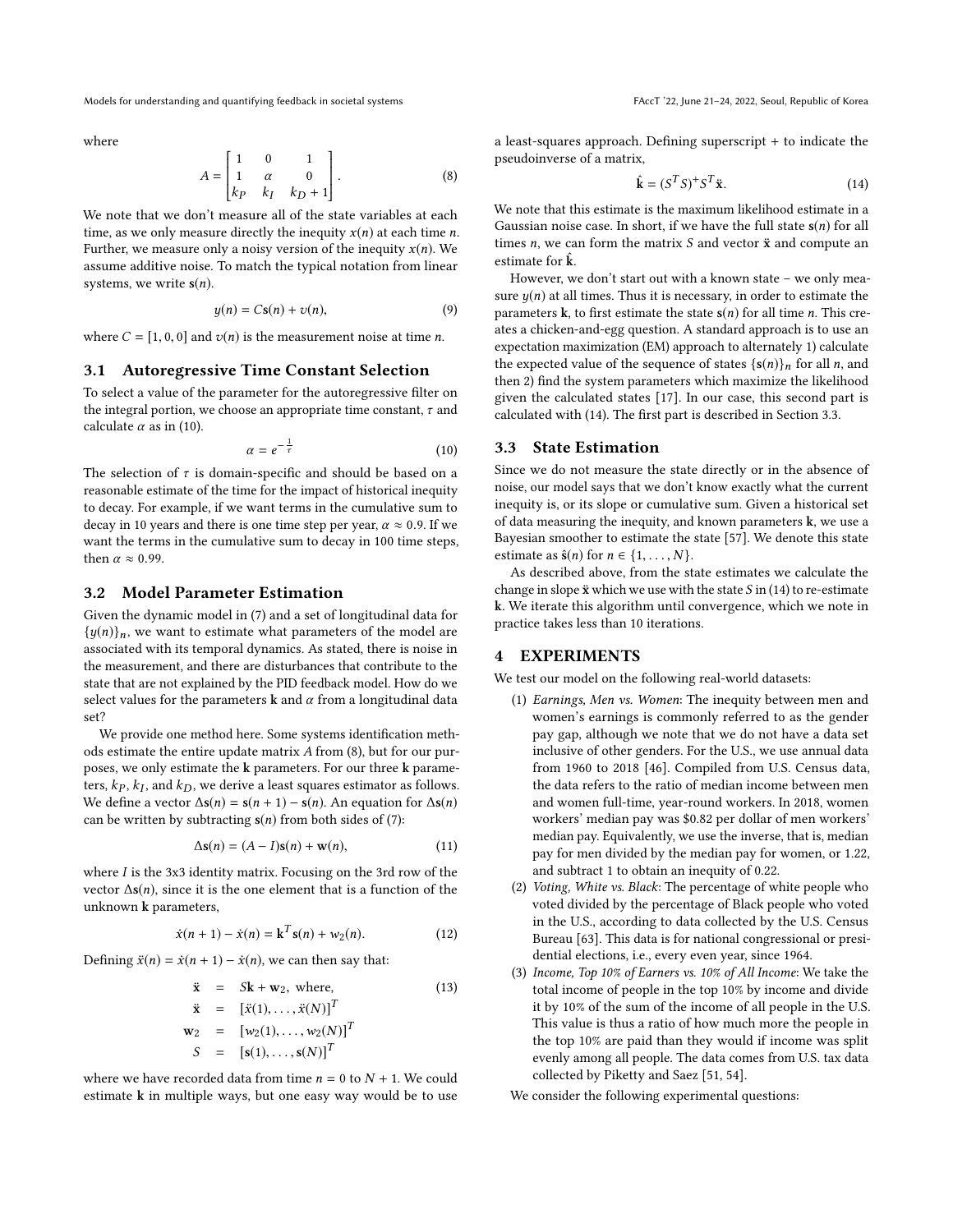<span id="page-5-1"></span>

Figure 3: Training the model only from the historical (Col #1) first 1/2 of data; (Col #2) first 2/3 of the data, we estimate PID model parameters. Then we extrapolate (simulate the model) to forecast the remaining years, and compare to the actual test period data, when  $x(n)$  is the U.S. (a) earnings inequity of men vs. women; (b) voting inequity of white vs. Black; (c) income inequity of top 10%. In all plots,  $x(n)$  is as defined in [\(1\)](#page-3-0), and a value of  $0$  (--) is equity.

- How well does the model forecast future inequity?
- How can one interpret the model parameters?
- When does the model perform poorly?
- How does the model compare to existing simple models?
- How can we use the model to understand possible effects of new policies or algorithms?

All code and data for the experiments can be found at this repository, [https://github.com/long-term-dynamics/feedback-modeling/](https://github.com/long-term-dynamics/feedback-modeling/tree/facct-2022) [tree/facct-2022.](https://github.com/long-term-dynamics/feedback-modeling/tree/facct-2022)

# <span id="page-5-0"></span>4.1 Future Inequity Estimation and Parameter Interpretation

In this section, we divide the past into a training period and a test period in order to validate the model's extrapolation performance vs. real world changes in inequity in society. In other words, we essentially pick a threshold year for the purpose of evaluation; the model is trained on the data up to and including the threshold year, and the model then runs, starting with the next year through the present. Since we have data to the present (which was not used in the training) we can see how well the model estimates the "future".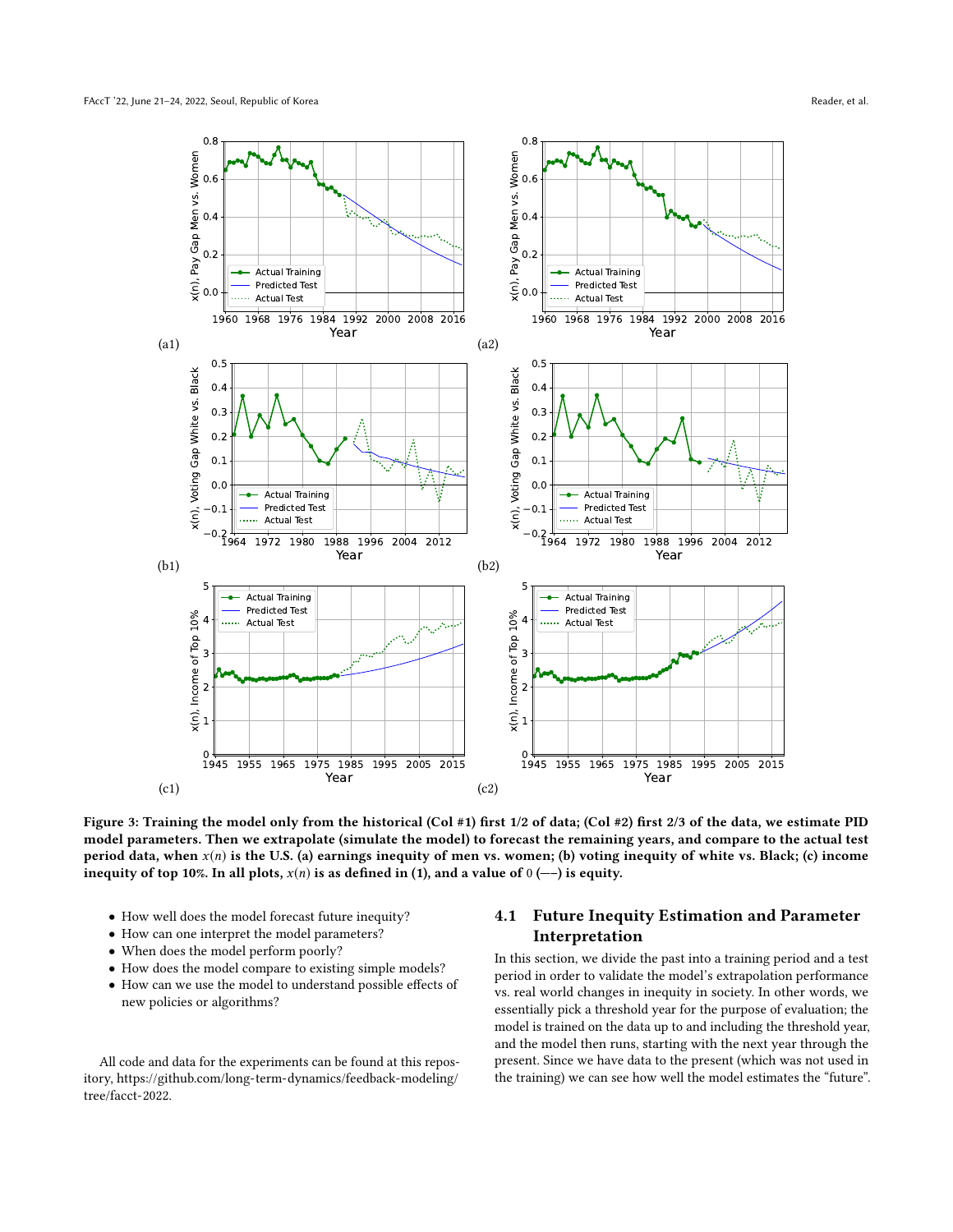<span id="page-6-0"></span>

|                | Data Set                   | Proportional | Integral    | Derivative       |           |         |
|----------------|----------------------------|--------------|-------------|------------------|-----------|---------|
| #              | Name                       | $\tau$ (yrs) | Data Used   | $\mathbf{k}_{P}$ | $k_I$     | $k_D$   |
| 1              | Pay Gap Men vs. Women      | 10           | First $1/2$ | 0.0279           | $-0.0051$ | $-1.07$ |
|                |                            |              | First $2/3$ | 0.0372           | $-0.0066$ | $-1.25$ |
|                |                            |              | All         | 0.0235           | $-0.0045$ | $-1.08$ |
|                |                            |              | Second 1/2  | $-0.0173$        | $-0.0012$ | $-1.22$ |
| $\overline{2}$ | Voting Gap White vs. Black | 20           | First $1/2$ | $-0.0511$        | $-0.0075$ | $-1.63$ |
|                |                            |              | First $2/3$ | $-0.0729$        | $-0.0033$ | $-1.53$ |
|                |                            |              | All         | $-0.0656$        | $-0.0062$ | $-1.71$ |
|                |                            |              | Second 1/2  | $-0.0595$        | $-0.5278$ | $-0.96$ |
| 3              | Income of Top 10%          | 100          | First $1/2$ | $-0.0150$        | 0.0008    | $-1.31$ |
|                |                            |              | First $2/3$ | $-0.0218$        | 0.0014    | $-1.25$ |
|                |                            |              | All         | $-0.0129$        | 0.0006    | $-0.80$ |
|                |                            |              | Second 1/2  | 0.0160           | $-0.0005$ | $-0.72$ |

Table 2: PID model parameters estimated from training. Values are interpreted as: Next year's slope increases by  $k_P$  times the current inequity, increases by  $k_D$  times the current derivative, and increases by  $k_I$  times the current cumulative sum. All parameters with signs that increase inequity are red, those that decrease inequity are black, as detailed in Section [4.1.](#page-5-0)

Our results on our three data sets are shown in Figure [3.](#page-5-1) We test (in the left column) using the first half of data for training, and also (in the right column) using the first 2/3 of the data for training. The training is shown as a green solid line, and the actual reserved test data is shown with a green dashed line, and compared to a blue solid line for the model prediction.

We report the estimated model parameters in Table [2.](#page-6-0) We advocate for this model, in part, because the model parameters are interpretable as quantifying feedback types. As detailed in Equa-tions [\(7\)](#page-3-4) and [\(8\)](#page-4-2), next year's slope,  $\dot{x}(n + 1)$ , is  $kp$  times the current inequity  $x(n)$ , plus  $k_I$  times the weighted cumulative sum of in-<br>equity plus  $k_D + 1$  times the current slope<sup>2</sup>. In all of our data sets equity, plus  $k_D + 1$  times the current slope<sup>[2](#page-6-1)</sup>. In all of our data sets,<br>the current inequity and historical inequity  $x(n)$  and  $\sigma(n)$  respectively the current inequity and historical inequity,  $x(n)$  and  $\sigma(n)$  respectively, are both positive. Thus any  $kp < 0$  or  $k_I < 0$  push the model toward forecasting a decrease in inequity in the future, while  $kp > 0$  or  $k_l > 0$  would push the model toward forecasting an increase in inequity. However, the sign on the derivative term has a different effect.  $k_D < 0$  indicates a push in the model against the current change. If the current slope is negative, the effect of  $k_D < 0$ is to forecast slowed down progress towards equity. In contrast, if  $k_D > 0$ , the derivative feedback reinforces the current direction of change predicted in the system. For each model, we next describe the performance and interpret the parameters.

Earnings, Men vs. Women: The top row of Figure [3](#page-5-1) shows forecasts for the gender pay gap. We chose an integral term time constant  $\alpha$ that corresponds to a decay time of 10 years. The model predicts the downward slope of the data closely when trained on the first half of the data set. When trained on the first 2/3, the model predicts the gender pay gap to decrease more quickly than it actually did. Considering the parameters trained on the entire dataset, the positive sign on  $kp$  indicates a positive association between current inequity and future inequity while the sign of  $k_I$  suggests a negative relationship between cumulative inequity and future inequity. The negative sign on  $k_D$  is associated with opposition to the current change. In other words, our model finds that only the cumulative

income gap is correlated with progress toward equity, while the current pay differences and decrease in the gap over time correlate with feedback against equity.

Voting, White vs. Black: For the voting gap, we chose a time constant such that there is a decay time of approximately 20 years. The voting gap data is particularly noisy, driven in part by different participation rates between presidential election years and non-presidential election years, as well as driven by particular candidates. For example, the 2008 and 2012 elections with President Barack Obama on the ballot had particularly high turnout among Black voters. Nevertheless, the shape of the model forecast closely matches the actual values in the test period. In the voting gap dataset, both  $kp$  and  $k_I$  correlate with reduced inequity for every training set used, while the sign of  $k_D$  indicates a resistance to the decreasing inequity. Because the actual data oscillates election to election, i.e. a decrease in inequity one timestep is followed by an increase in inequity the next, the magnitude of  $k_D$  is generally large. Overall, increasing Black participation in voting (relative to white participation) is found to correlate with resistance.

Income, Top 10% of Earners vs. 10% of All Income: We predicted that the cumulative effect of past inequity would persist much longer into the future in the case of income inequality because excess income is accumulated without loss over time. Therefore, we selected a time constant of 100 years. Notably, this model does not perform as well when trained on the first half of data, i.e., a period of constant and low inequity from 1945-1981. It may be because the model parameters changed dramatically between the first half and the last half of the data set, coinciding with a wave of tax, benefit, and unionization policy changes starting in the US after 1980 [\[19\]](#page-9-11). We can observe, comparing the model parameters when trained on the "First 1/2" vs. on the "Second 1/2", that the proportional parameter switches from negative to positive, while the integral parameter switches from positive to negative. As stated previously, positive values of  $kp$  mean that the slope increases (towards higher inequity) while there is current inequity. We interpret this as saying in the period 1945-1981, the current inequity is associated with a reduction of inequity, while the cumulative history of inequity is associated

<span id="page-6-1"></span><sup>&</sup>lt;sup>2</sup>Note the +1 comes from the fact that the current slope stays the same in the absence of any feedback.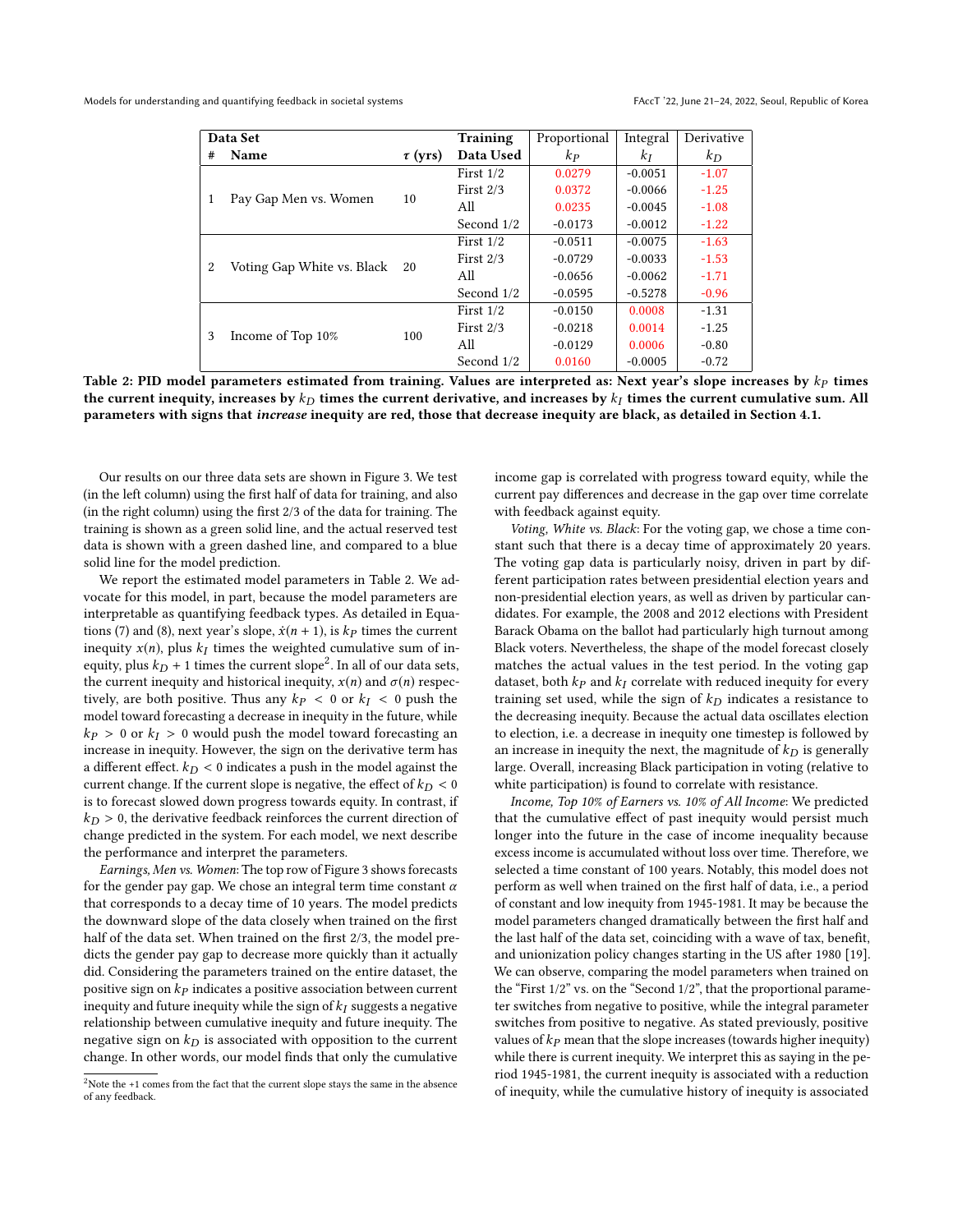with increased inequity. In contrast, in the period 1982-2018, our model finds evidence of a dramatic change in the dynamics of income inequality. In this timeframe, the sign of the proportional term indicates a positive relationship with future inequity and the integral term correlates with movement toward a smaller income gap, though with a weaker effect as indicated by the smaller magnitude of  $k_I$ . The smaller  $k_D$  similarly suggests a weaker relationship<br>between rising income inequality and movement toward equity between rising income inequality and movement toward equity.

# 4.2 How does the model compare to existing simple models?

In this section, we compare the PID model test forecasts to those generated by other simple regression models that can be learned from a sequence of one-dimensional historical data. We calculate the root mean squared error for linear regression, polynomial interpolation, and decision tree regressors  $^3$  $^3$  and compare to the PID model. The results for each dataset and training set are shown in Figure [4.](#page-7-1)

<span id="page-7-1"></span>

## Figure 4: RMS errors with respect to test data for each of the comparison methods as well as the PID model for each of the datasets and training combinations.

Overall, we find that although there is no single model with lowest error across all datasets and training options, the PID model has one of the lowest error values in general. Given this, as well as the interpretability and manipulatability of the model as described previously in this section, we believe that PID is a useful addition to the set of existing simple models.

#### <span id="page-7-2"></span>4.3 What is the Impact of New Policies?

The gender pay gap is decreasing, but as discussed previously, the rate of decrease is slowing down. What would the effects be if the nature of feedback in the gender pay gap system could be significantly altered? Consider the example of salary history being used to determine the offered salary for a candidate for a job. The salary history question is believed to perpetuate pay gaps as workers who are currently underpaid tend to get offered lower salaries when taking a new job. For example, consider that Washington University in St. Louis by policy limits the salary increase for in-university transfers to a maximum of 15%. For people without the privilege to start their career at a highly paid position (often women of color), climbing the ladder can lead to a higher position but, due to salary history policies, sometimes absurdly low pay compared to others in the same job.

When California banned employers from using salary history in 2018, it is estimated that this led to a 1% improvement in the gender pay inequality ratio over a synthetic control in the studied year [\[20\]](#page-9-12). We might hypothesize that the feedback effect of the salary history question is proportional – current pay inequity leads directly to future pay inequity. Let us use this hypothesis in the PID framework to investigate the possible long-term effects of the policy under the assumption this policy is the only significant change to the dynamics of the gender pay gap. Let us define the PID model of the pay gap system using the parameter estimates from the entire dataset as shown in Table [2,](#page-6-0)  $kp = 0.0235$ ,  $k_I = -0.0045$ , and  $k_D = -1.08$ . We define the policy to have its own PID terms,  $k'_f = 0, k'_D = 0.$ <br>To calculate k', we consider the the additive effect of the policy  $'_{P}$ ,  $k'_{I}$ ,  $k'_{D}$ . If we assume that the salary history ban policy effects To calculate  $k'_p$ , we consider the the additive effect of the policy<br>parameters on the system parameters. In 2019, the system with the parameters on the system parameters. In 2019, the system with the policy would have a 1% lower output than the system alone. Using [\(6\)](#page-3-3), we derive an equation to solve for  $k'_p$ .

$$
\frac{x(2018) + x'(2018)}{x(2018) + x(2018)} = 0.99
$$
\n(15)

where  $\dot{x}'(n) = \dot{x}(n-1) + (kp + k'_p)x(n-1) + k_I\sigma(n-1) + k_D\dot{x}(n-1)$ .<br>By substituting in the data on the gender pay gan we find that By substituting in the data on the gender pay gap, we find that  $p = -0.0536.$  When we si

When we simulate the gender pay gap system with and without the salary history ban, we can see that including the policy in the model makes the forecast approach equity much more quickly than the system without the policy. While the policy only results in a 1% decrease in inequity initially, over time, the effects of the policy are expected to be larger. However, it is important to note that the annual 1% improvement in the first year does not continue indefinitely. The PID model here accounts for the existing avenues of societal feedback that, over time, push against the initial change, such that the slope in year 2040 is approximately the same with or without the policy.

However, this line of analysis makes some very significant assumptions, namely that this policy alone is the only change in the dynamics of the gender pay gap. It is certainly possible that as one policy is passed that reduces the effects of proportional feedback, the backlash can lead to the creation of new mechanisms to counteract this change, such that effective k parameters are not as expected. Progress is not inevitable, and while it certainly good to consider the best-case long-term effects of a policy, it should not be assumed that a single action is enough to dramatically alter a long-lasting system of inequity.

<span id="page-7-0"></span><sup>&</sup>lt;sup>3</sup>All are implemented using sklearn's packages and default parameters, with degree of 3 chosen for the polynomial interpolation.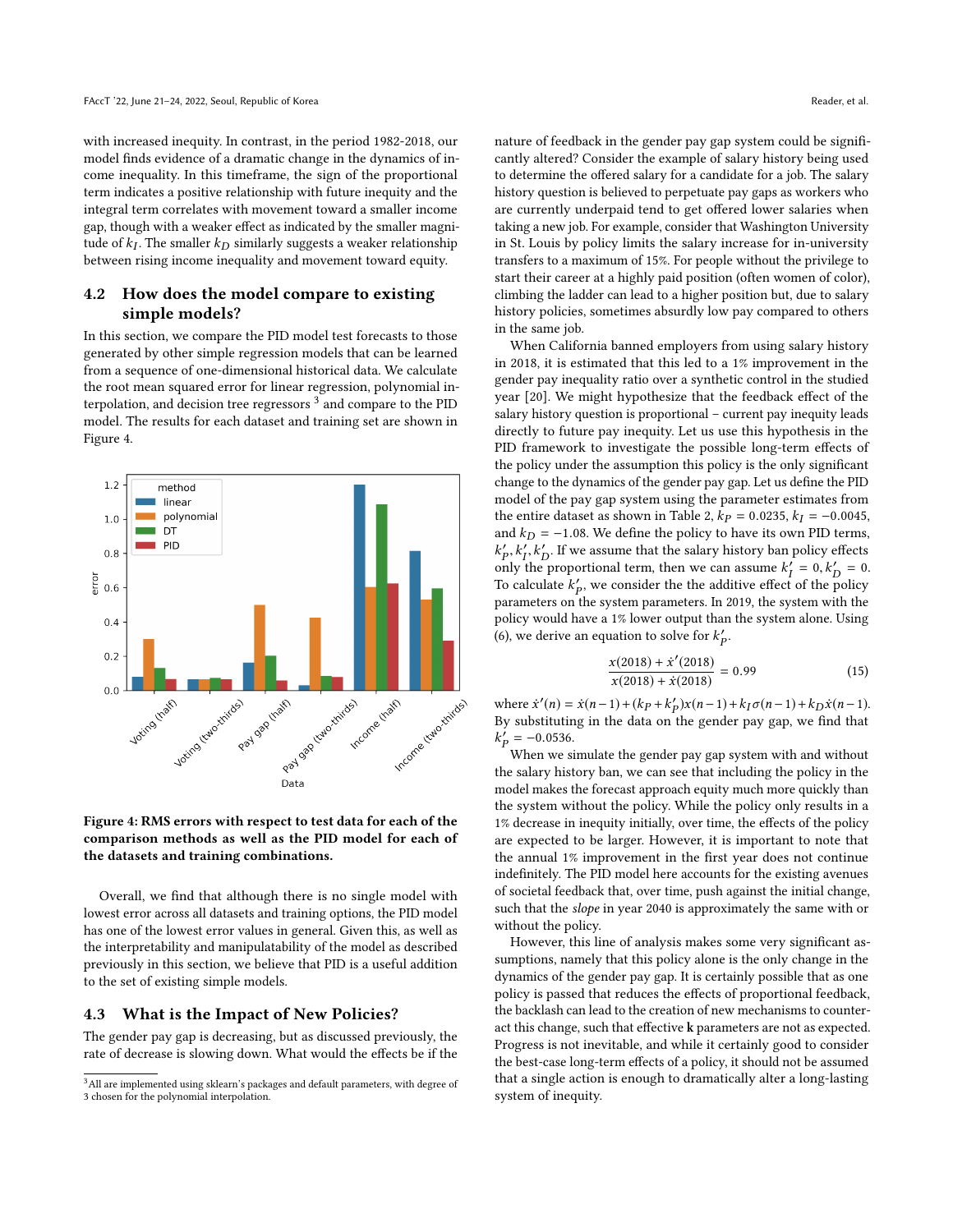

Figure 5: Forecasted gender pay inequity with the salary history ban in effect and without the salary history ban.

## 5 RELATED WORK

### 5.1 Long-term Fairness

Our work is situated within the study of long-term fairness effects in the presence of feedback, which now admits a growing literature. For more on the broader framework of sequential decision-making (and the associated feedback) see also the survey by Zhang and Liu [\[69\]](#page-10-25) and the review article by Chouldechova and Roth [\[8\]](#page-9-13).

In a general sense, much of the prior work on long-term effects of fairness has focused on a single decision system with somewhat explicit modeling of agent behavior. Prior work has either focused on two-stage pipelines (where one decision causes a reaction fol-lowed by another) [\[23,](#page-10-26) [29,](#page-10-27) [33\]](#page-10-28) or finite or infinite-horizon decision making [\[12,](#page-9-14) [21,](#page-10-29) [25,](#page-10-30) [34,](#page-10-31) [45,](#page-10-32) [68\]](#page-10-33). These approaches are primarily model-based. Other model-based approaches use Markov decision processes (MDPs) to capture agent behavior and use simulation techniques to analyze a system [\[11,](#page-9-15) [47\]](#page-10-34). MDPs can also be formally analyzed for long-term effects on group and individual fairness as explored by D'Amour et al. [\[11\]](#page-9-15), Jabbari et al. [\[26\]](#page-10-35), Joseph et al. [\[28\]](#page-10-36), Wen et al. [\[66\]](#page-10-37). For a discussion of long term fairness that does not explicitly model agent behavior and considers system dynamics, we consider the work by Mouzannar et al. on affirmative action [\[44\]](#page-10-38). In this paper, group outcomes are considered under different affirmative action policies within different systems to explore the cases in which affirmative action is an appropriate policy to reach long-term equality.

For a more 'model-free' approach, we turn to the effect of feedback in the context of predictive policing [\[14\]](#page-9-7). The interaction between predictive policing software and policing itself are analyzed using a discrete urn model, and the feedback is shown to be positive, i.e., resulting in divergence; Police end up vastly overpolicing one neighborhood, regardless of the neighborhood crime rates [\[14\]](#page-9-7). The model in this paper adds complementary tools; it provides a continuous-valued model rather than a discrete-valued model, and it provides a connection to analysis methods within

linear feedback systems theory [\[31\]](#page-10-4) that help analyze dynamics and stability.

## 5.2 Economic Models of Inequality

Most of the economic literature on inequality is about the relationship between growth and inequality. The literature refers to either political economy or wealth effect arguments [\[3\]](#page-9-16) in which the economy is populated by a continuum of agents who are evolving over time (using agent-behavior modeling) to either maximize individual gain or to bring about economic growth. In addition, many such studies of inequality are built upon wealth distributions where some form of general-equilibrium or quantitative models with heterogeneous agents are in place [\[3,](#page-9-16) [6,](#page-9-17) [27\]](#page-10-39). Other models to forecast economic inequality require a concrete understanding of the macroeconomic explanatory parameters of the system. The model requires explanatory parameters to fit historical data and forecast future inequality. Examples of such parameters include human capital attainment, labor force indicators and macroeconomic indicators, e.g., GDP and inflation [\[18\]](#page-9-18). Note that the Lorenz Curves [\[35\]](#page-10-40), the Gini coefficient [\[43\]](#page-10-41), and Theil index [\[42\]](#page-10-42) are some of the most well-known inequality measures, but are not models that can be used to predict the trajectory of future inequities.

In our approach, we do not need to have such detailed information about the macro-economic and explanatory parameters of the system (which might not even be available or extractable from the data). In addition, our view point is broader than individual-based optimization, allowing forecasting of the production and long-term sustainability of equity in a social system.

The area of "systems dynamics" applies feedback modeling to study the complex dynamical behaviors of economic and social systems, for example, the interaction between road construction, recycling, and mining [\[38\]](#page-10-43). Specific feedback mechanisms, including delays, differential and/or integral effects, are assumed to exist, and specified with each model. In model-building in social work, community engagement can be used to elucidate all of the possible feedback loops in the system [\[24\]](#page-10-3). Our paper is similar in that it mathematically models feedback with a systems approach, but we don't attempt to model each loop explicitly, but rather build a simplified model with historical data.

## 6 LIMITATIONS AND FUTURE WORK

We provide some discussion of the limitations of our model as well as future lines of investigation to address these limitations.

Portability trap. Are we falling into the "portability trap" [\[59\]](#page-10-44)? We train our model for each domain / data set, and do not make assumptions about the particular structure of any one system of inequality. However, we are making model assumptions that may not hold in every case — we do not anticipate that a linear feedback model will be sufficient, or that proportional, integral, and derivative terms are best to model the actual mechanisms that keep systemic inequality in place in every type of inequity.

Perception vs. Reality. We use measurements of inequity as the driver for societal feedback mechanisms. However, people's estimates of the level of inequity are inaccurate in the U.S. and U.K., and their estimates are heavily influenced by how much inequality they see locally [\[22\]](#page-10-45). If people support policies based on perceived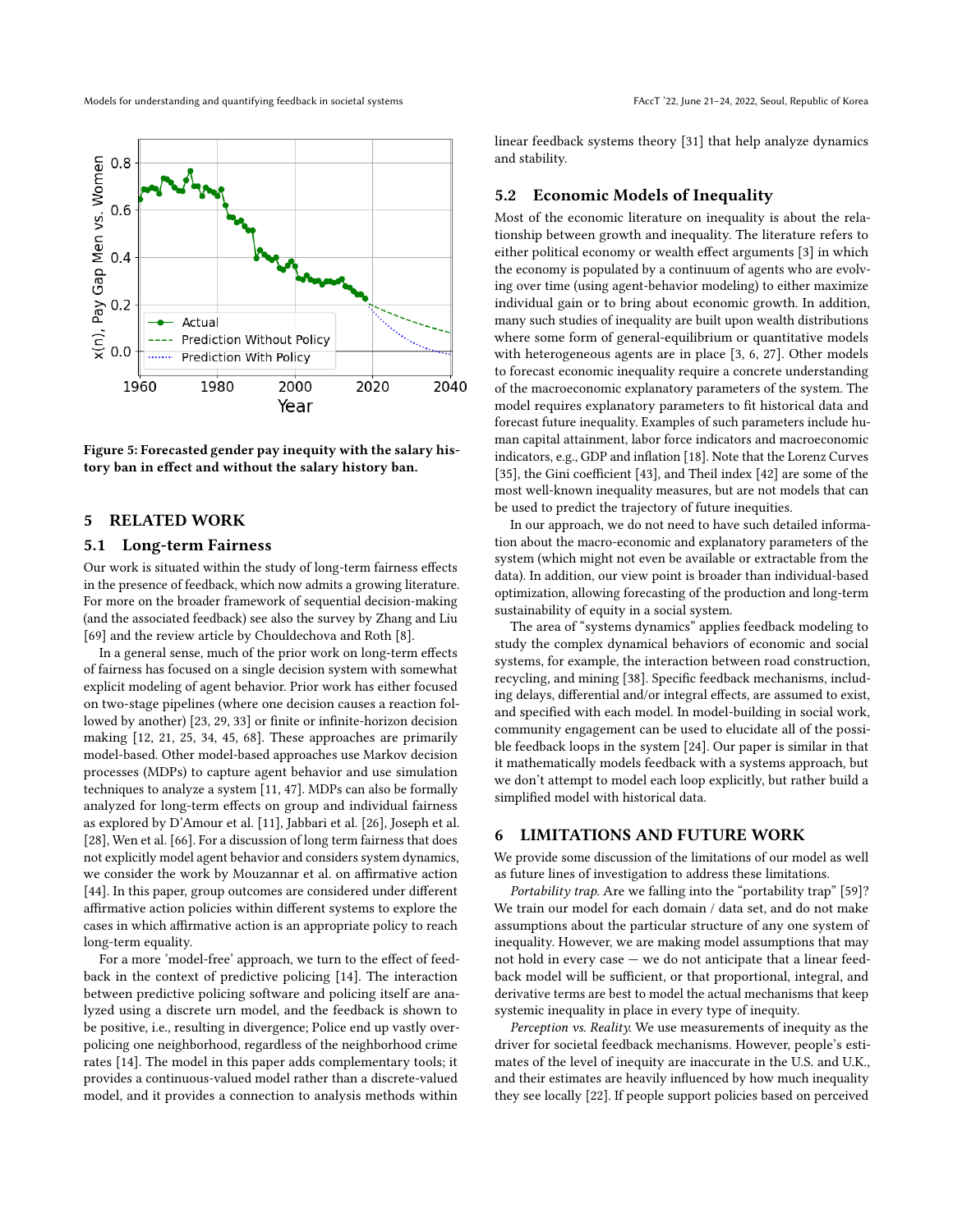inequity, and perceived inequity is not proportional to measured inequity, this could affect the accuracy of our model. Our model presumes that, society-wide, future changes in inequity are at some level influenced by present, historical, and past changes in measured inequity.

Multidimensionality of Oppression. We model only one inequity measure at a time. In reality, multiple factors contribute to the totality of oppression [\[16\]](#page-9-19). For example, the income gap leads to the wealth gap, which then increases the health equity gap. As another example, inequity in the educational system produces future inequity in the criminal justice system [\[67\]](#page-10-46) via a mechanism called the school-to-prison pipeline. We can imagine extending the model to include multiple measures, and the feedback between different states, although the model complexity would grow.

Measure of Inequity. As discussed in Section [3,](#page-3-5) we subtract one from a ratio of outcomes between two groups in our calculation of inequity, x, to ensure that  $x = 0$  is equivalent to equality between groups. However, this causes asymmetry where if "group A" and "group B" are reversed, x is non-symmetrical. If x were instead defined as the logarithm of the ratio between the outcomes for group A and group B, then inequity would be symmetrical between groups, and  $|x|$  would be equivalent, regardless of which group was selected to be group A or group B. This modification, suggested by a reviewer of this paper, is an interesting direction for future work.

Setpoint of Equity. In our model, the set point is equity, meaning that a system currently at equity with no historical inequity will not change unless there is a disturbance to the system. We use a set point of equity because we advocate for policies that "produce or sustain equity" between groups [\[30\]](#page-10-2), but we recognize many people do not share a goal of equity [\[60\]](#page-10-47). We leave the development of models that do not have a set point of equity to future work.

Exogenous Shocks. Our model provides the functionality to consider the effects of exogenous shocks to the system as shown by the disturbance term,  $w(n)$ , in Figure [2.](#page-3-1) However, in this paper, we do not utilize this term explicitly. It may be useful to model the California policy in Section [4.3](#page-7-2) as a disturbance to the system, rather than as a change to the model parameters. In the future, we would like to explore the insights from explicitly modeling this disturbance term.

#### 7 CONCLUSION

We present arguments for, and methods to generate, a model for the feedback present in societal systems of inequity. Inequities in outcomes due to racism, sexism, classism, and other systems of oppression are preserved by feedback mechanisms which maintain the status quo, and are reduced by mechanisms which push to address disparities. We build a model with proportional, integral, and derivative feedback terms, and show how historical data can be used to estimate the model's parameters, which then quantify how much of each type of feedback exists in society. We use the model to forecast future trajectories of the inequity and compare our model to alternatives, and show that the error is generally lower than other simple modeling methods. The parameters represent the particular mechanisms, which if changed, would quantitatively alter the trajectory. The model thus introduces a connection between linear systems theory and systemic oppression which could be

useful in the modeling and analysis of policy and other mechanisms designed to address social inequity.

Answering the question, "when will we reach equity?" is not just an exercise. U.S. Supreme Court Justice Sandra Day O'Connor, writing the majority opinion in Grutter v. Bollinger that preserved affirmative action, wrote that the "Court expects that 25 years from now, the use of racial preferences will no longer be necessary" [\[64\]](#page-10-48). That was 19 years ago; racial inequity in college admissions persists, and O'Connor has since said "That may have been a misjudgement" [\[62\]](#page-10-49). But we hope that the model we introduce can do more than provide a likely imperfect window into the future. By explicit reporting of the proportional, integral, and derivative terms, we posit that those seeking equity and those interested in projecting into the future may be better able to reason about the relative impacts of current inequity, longstanding and accumulated inequity, and resistance to – or support for – change.

#### REFERENCES

- <span id="page-9-4"></span>[1] Torie Abbott Watkins. 2018. The ghost of salary past: Why salary history inquiries perpetuate the gender pay gap and should be ousted as a factor other than sex. Minn. L. Rev. 103 (2018), 1041.
- <span id="page-9-2"></span>[2] Christine Alksnis, Serge Desmarais, and James Curtis. 2008. Workforce Segregation and the Gender Wage Gap: Is "Women's" Work Valued as Highly as "Men's"? Journal of Applied Social Psychology 38, 6 (2008), 1416–1441.
- <span id="page-9-16"></span>Abhijit V. Banerjee and Esther Duflo. 2003. Inequality and growth: What can the data say? Journal of Economic Growth 8, 3 (2003), 267–299.
- <span id="page-9-6"></span>[4] Miranda Bogen and Aaron Rieke. 2018. Help wanted: An examination of hiring algorithms, equity, and bias. (2018).
- <span id="page-9-8"></span>[5] Sharon S. Brehm and Jack W. Brehm. 2013. Psychological reactance: A theory of freedom and control. Academic Press.
- <span id="page-9-17"></span>[6] Marco Cagetti and Mariacristina De Nardi. 2008. Wealth inequality: Data and models. Macroeconomic Dynamics 12, S2 (2008), 285–313.
- <span id="page-9-0"></span>[7] Nancy Cambria, Paul Fehler, Jason Q. Purnell, and Brian Schmidt. 2018. Segregation in St. Louis: Dismantling the Divide. Technical Report. Washington University in St. Louis.
- <span id="page-9-13"></span>[8] Alexandra Chouldechova and Aaron Roth. 2020. A snapshot of the frontiers of fairness in machine learning. Commun. ACM 63, 5 (2020), 82–89.
- <span id="page-9-5"></span>[9] Ezekiel J. Dixon-Román. 2017. Inheriting Possibility: Social Reproduction and Quantification in Education. University of Minnesota Press.
- <span id="page-9-1"></span>[10] Frederick Douglass. 1857. West India Emancipation Speech.
- <span id="page-9-15"></span>[11] Alexander D'Amour, Hansa Srinivasan, James Atwood, Pallavi Baljekar, D. Sculley, and Yoni Halpern. 2020. Fairness is Not Static: Deeper Understanding of Long Term Fairness via Simulation Studies. In Proceedings of the 2020 Conference on Fairness, Accountability, and Transparency (Barcelona, Spain) (FAT\* '20). 525–534. <https://doi.org/10.1145/3351095.3372878>
- <span id="page-9-14"></span>[12] Vitalii Emelianov, George Arvanitakis, Nicolas Gast, Krishna Gummadi, and Patrick Loiseau. 2019. The Price of Local Fairness in Multistage Selection. arXiv preprint arXiv:1906.06613 (2019).
- <span id="page-9-3"></span>[13] Paula England, Andrew Levine, and Emma Mishel. 2020. Progress toward gender equality in the United States has slowed or stalled. Proceedings of the National Academy of Sciences 117, 13 (2020), 6990–6997.
- <span id="page-9-7"></span>[14] Danielle Ensign, Sorelle A Friedler, Scott Neville, Carlos Scheidegger, and Suresh Venkatasubramanian. 2018. Runaway feedback loops in predictive policing. In Conference on Fairness, Accountability and Transparency. PMLR, 160–171.
- <span id="page-9-9"></span>[15] Forward Through Ferguson Commission. [n.d.]. A Path To Racial Equity Worksheet.<https://forwardthroughferguson.org/get-involved/pathtoracialequitytool/> accessed 18 Jan 2022.
- <span id="page-9-19"></span>[16] Marilyn Frye. 1983. Oppression. In The Politics of Reality: Essays in Feminist Theory. The Crossing Press, 1–16.
- <span id="page-9-10"></span>[17] Zoubin Ghahramani and Geoffrey E. Hinton. 1996. Parameter estimation for linear dynamical systems. Technical Report. Technical Report CRG-TR-96-2, University of Toronto, Dept. of Computer Science.
- <span id="page-9-18"></span>[18] Marina Gindelsky. 2018. Modeling and Forecasting Income Inequality in the United States.
- <span id="page-9-11"></span>Jacob S. Hacker and Paul Pierson. 2010. Winner-take-all politics: Public policy, political organization, and the precipitous rise of top incomes in the United States. Politics & Society 38, 2 (2010), 152–204.
- <span id="page-9-12"></span>[20] Benjamin Hansen and Drew McNichols. 2020. Information and the persistence of the gender wage gap: Early evidence from California's salary history ban. Technical Report 27094. National Bureau of Economic Research, Cambridge, Massachusetts.